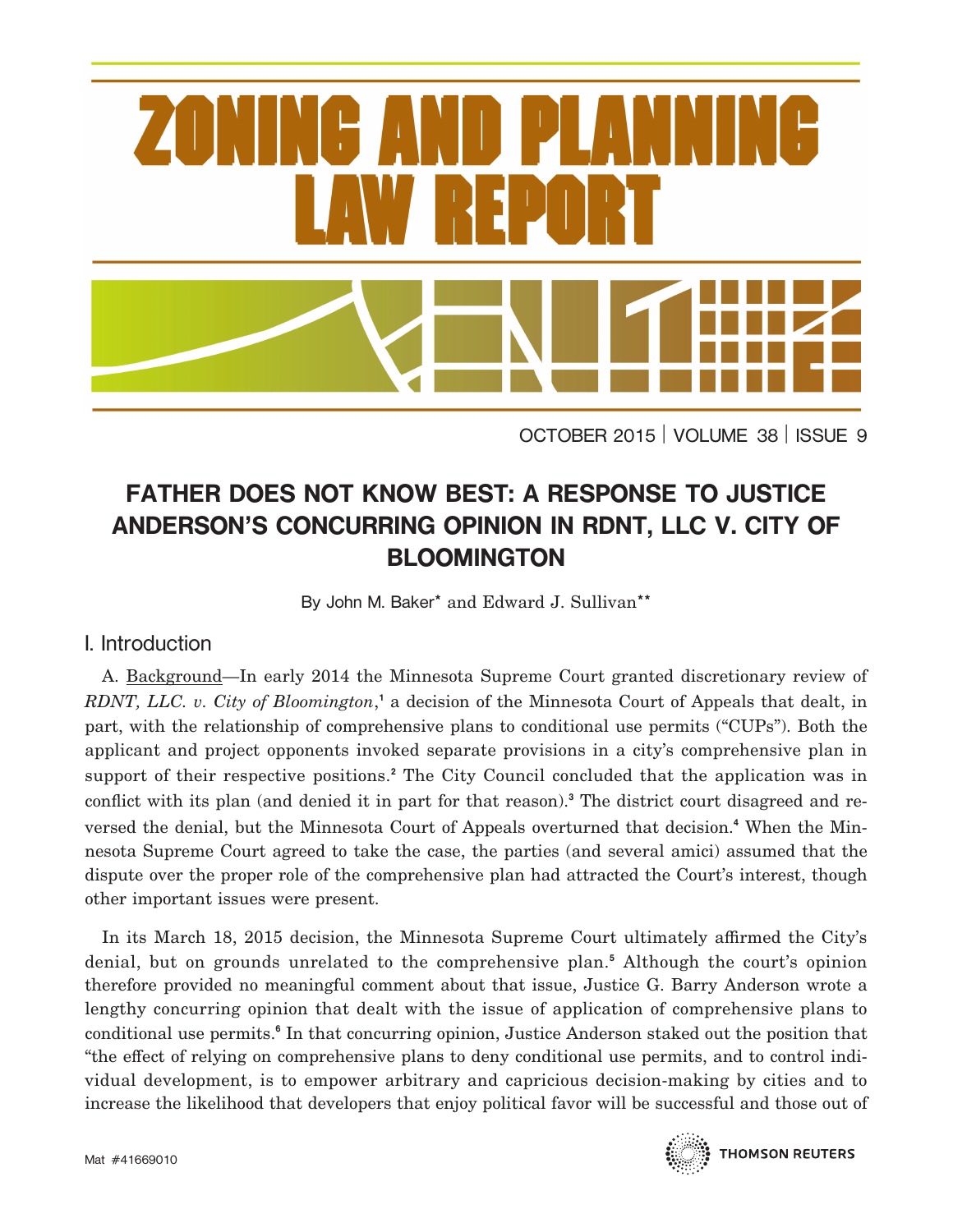favor will not."**<sup>7</sup>** No other justice joined the concurring opinion, but its provocative, broad attack invites scrutiny.

We believe that from a national, as well as a Minnesota, standpoint, the concurring opinion embodies a misunderstanding of the role of comprehensive planning and land-use regulation. The opinion's concern that comprehensive planning promotes arbitrary actions and favoritism overlooks the effect of important safeguards already in place. Moreover, we believe that the outdated stereotypes of planning and zoning represented in the concurring opinion are not only legally incorrect, but perpetuate a patriarchal view of the role of a judge in dealing with planning-law cases. Planning law has earned its rightful place—not as a *sui generis* lump of clay to be molded by judges for the occasion, but as a branch of administrative law that recognizes the relative disadvantages courts possess (compared to other branches of government) in deciding policy issues. The vision for a community is most effectively determined and implemented by those chosen by the affected community. The responsibility of

> **Editorial Director** Michael F. Alberti, Esq. **Contributing Editors** Patricia E. Salkin, Esq.

Zoning and Planning Law Report (USPS 013-890), (ISSN 0161- 8113), is published Monthly except August, 11 times per year, by Thomson Reuters, 610 Opperman Drive, P.O. Box 64526, St. Paul, MN 55164-0526. Periodicals Postage is paid at Twin Cities, MN.

POSTMASTER: send address changes to Zoning and Planning Law Report, 610 Opperman Drive, P.O. Box 64526, St. Paul, MN 55164-0526.

©2015 Thomson Reuters. ISSN 0161-8113 Editorial Offices: 50 Broad Street East, Rochester, NY 14614 Tel.: 585-546-5530 Fax: 585-258-3774 Customer Service: 610 Opperman Drive, Eagan, MN 55123 Tel.: 800-328-4880 Fax: 800-340-9378

This publication was created to provide you with accurate and authoritative information concerning the subject matter covered; however, this publication was not necessarily prepared by persons licensed to practice law in a particular jurisdiction. The publisher is not engaged in rendering legal or other professional advice and this publication is not a substitute for the advice of an attorney. If you require legal or other expert advice, you should seek the services of a competent attorney or other professional.

courts to protect genuine property rights cannot justify an approach under which undue weight can be placed upon judges' notions of what types of land uses are appropriate in which places.

B. The Case—Applicant RDNT, LLC, which owned an existing care facility overlooking the Minnesota River in a single-family-residential district in Bloomington, wished to expand that use signicantly and to add new and more intensive services for seniors. Because its existing and proposed new uses were conditional uses rather than permitted uses in that district, RDNT needed a new conditional use permit. Nearby residents opposed the project and helped to make a record in the public hearing reflecting traffic and safety problems that had arisen after the City Council had granted RDNT its most recent conditional use permit for an expansion. RDNT asserted that it could mitigate those impacts.

Minnesota's Municipal Planning Act ("MPA") provides in relevant part that "Conditional uses may be approved by the governing body . . . by a showing by the applicant that the standards and criteria stated in the ordinance will be satisfied."<sup>8</sup> Among the CUP criteria in Bloomington's zoning ordinance is the requirement of a finding that "the proposed use is not in conflict with the Comprehensive Plan."<sup>9</sup> The land use plan map itself did not provide a designation for the proposed site that conflicted with the proposed use. However, the City Council ultimately concluded that the proposed project would conflict with its plan's policies because (1) the proposed expansion would make the campus a "larger traffic generator" that is not "adjacent to a collector or arterial street"; (2) the proposed expansion "would negatively impact the character of the surrounding low density neighborhood"; and (3) the proposed expansion consists of high-density housing that is not located near transit, amenities, services, and employment."**<sup>10</sup>**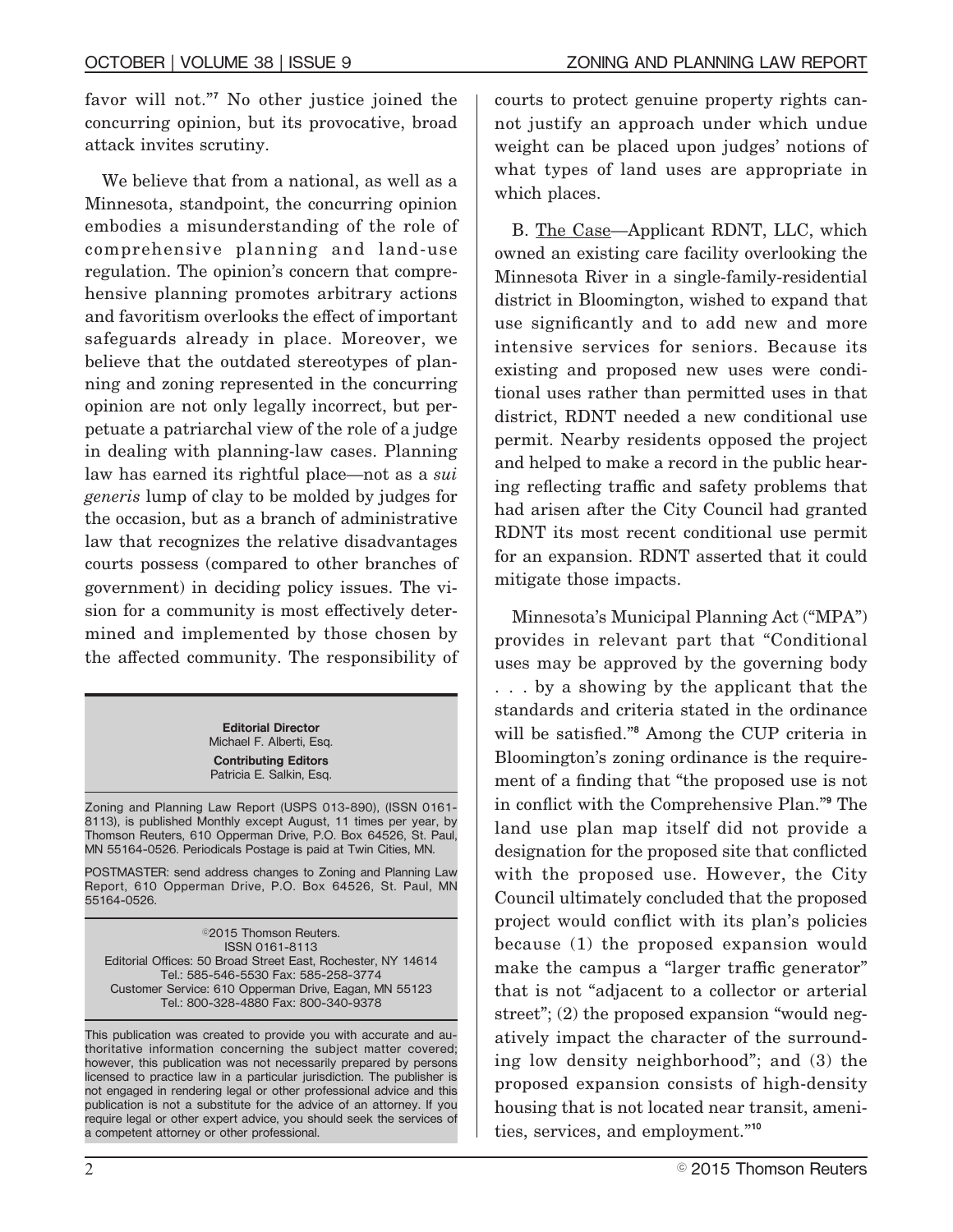One of the City's four grounds for denial was *not* based on a conflict with the comprehensive plan. The City's CUP criteria required that a conditional use "will not be injurious to the surrounding neighborhood or otherwise harm the public health, safety, or welfare,"**<sup>11</sup>** and the City found that the traffic impacts, as embodied in traffic studies, the City engineer's testimony, and neighborhood testimony, warranted a finding that the applicant could not satisfy that criteria. However, Justice G. Barry Anderson's concurring opinion dealt with the role of the plan in the review of the denial of the conditional use permit and is the focal point for this article.

## II. The Primacy of the Plan

In this section, we trace briefly the historical relationship between planning and zoning, suggesting that the concurring opinion does not accurately recount that history. We note two very different historical perspectives, (one national, the other limited to Minnesota) which, after initial missteps, appear to converge over time toward a position in which the plan is, at the very least, a factor (and perhaps a signicant factor) in evaluating land-use regulations and actions.

A. The National Perspective—The concurring opinion states that "[a]lthough comprehensive planning was advocated as early as the 1920s, modern planning did not exist until the 1940s,"**<sup>12</sup>** that zoning enabling acts were generally enacted without corresponding planning legislation, and that zoning regulations were carried out with no "large-scale plan."**<sup>13</sup>** These statements are only partly true and overlook essential planning components of the *two* model acts from the 1920s on which most American land-use legislation was based. The Standard Zoning Enabling Act (1926),**<sup>14</sup>** *inter alia* required that zoning regulations be "in accordance with a comprehensive plan."**<sup>15</sup>** The Standard City Planning Enabling Act (1928) provided for a city or master plan.**<sup>16</sup>** About three-quarters of the states adopted the Standard Zoning Enabling Act**<sup>17</sup>** while those that did not usually had some variation on a similar requirement.**<sup>18</sup>** Thus, contrary to the concurring opinion's statement that "early state zoning enabling acts were generally enacted without corresponding planning legislation,"**<sup>19</sup>** legislative recognition of the significance of comprehensive or master plans dates back to the time when zoning enabling acts first became prevalent.**<sup>20</sup>**

The concurring opinion is correct in stating that, at least in the early days of land-use law, many states did not give legal effect to the plan. However, that statement should be seen in context. Many local governments did not have plans,**<sup>21</sup>** or did not give them credence, so when courts reviewed zoning regulations or actions inconsistent with the plan or in the absence of a plan, they tended to ignore the language requiring plan conformity—most likely in an effort to "save" zoning, finding a separate comprehensive plan unnecessary.**<sup>22</sup>** These actions reflected both the historical priority of zoning over planning in most places, as well as the relative importance ascribed to these two different land-use functions. Thus, it was the courts—not local governments—that had read out the planning aspect of land-use statutes.

More recently however, by statute and by court opinions, states ascribe to the plan a signicant, if not dispositive, role in the review of zoning ordinances and land-use actions.**<sup>23</sup>** Thus, the inquiry on the role of the plan is best informed by a focus upon the paths actually taken by the several states.**<sup>24</sup>**

In addition to its discussion of planning history, the concurring opinion states that courts have construed comprehensive plans as advisory and unable to guide specific land-use decisions.**<sup>25</sup>** But in fact, most courts that have reviewed the matter have opted either to treat the plan as a mandatory standard, or as a sig-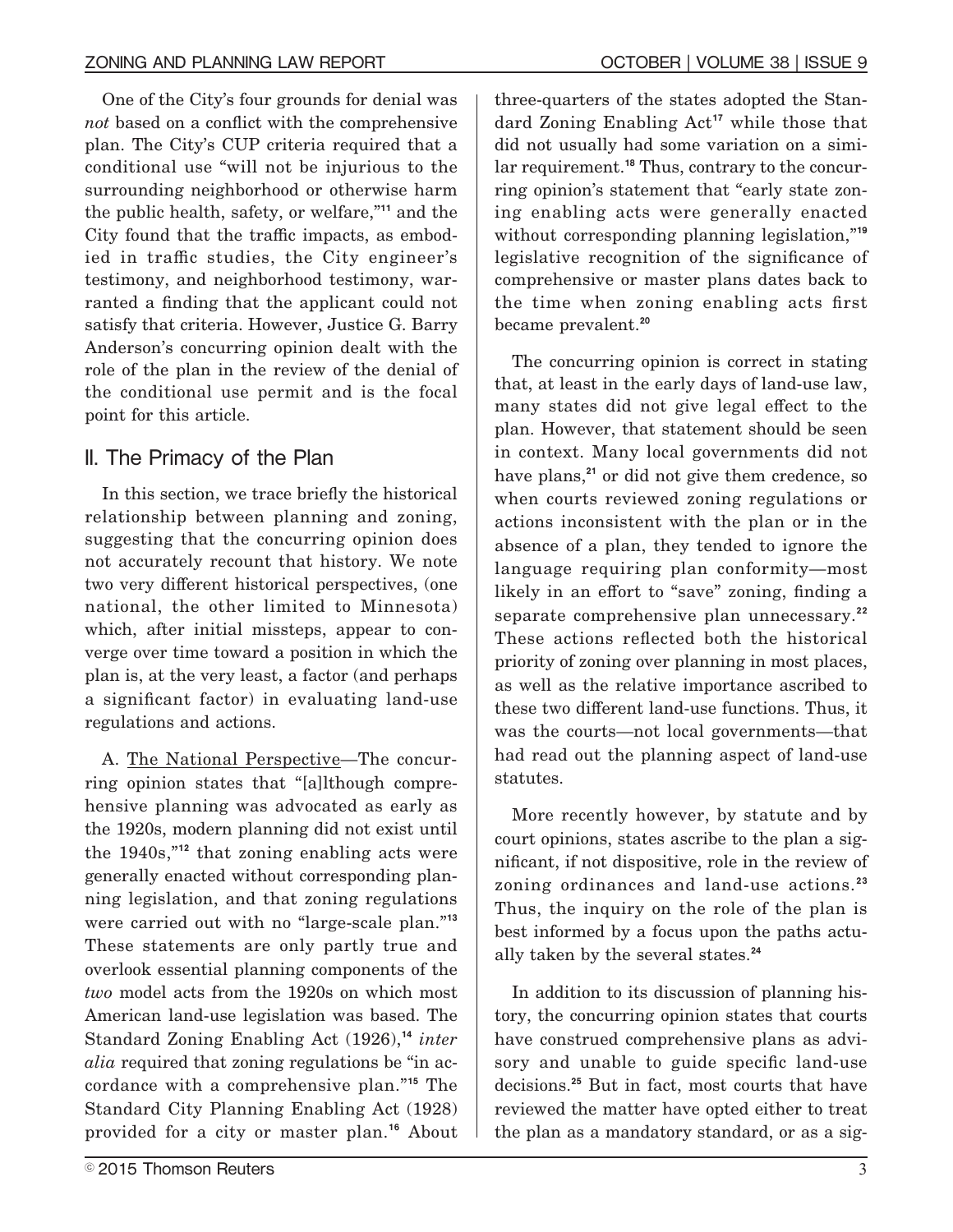nicant factor in the evaluation of land-use regulations and actions.**<sup>26</sup>** Indeed, the concurring opinion concedes that there is a "modern trend . . . to give greater legal effect to the comprehensive plan," citing *Baker v. City of Milwaukie***<sup>27</sup>** among other cases, but denigrates the impact of those cases, claiming that although these cases do require that zoning and other implementing measures carry out the plan, they only carry out the "general goals" of the plan and do not provide a basis for denial of a permit.**<sup>28</sup>**

In seeking historical support outside Minnesota for a categorical view that comprehensive plans "cannot guide specific land-use decisions," the concurring opinion conflates decisions addressing distinctly different questions. Three of the decisions cited address whether a plan creates development rights that entitle a property owner to compel a community to grant a rezoning at the time of the owner's choosing.**<sup>29</sup>** As the Indiana Supreme Court observed in one such case,**<sup>30</sup>** "implementing the plan as regards a given piece of real estate may not be the best course of action for the community on a given day."**<sup>31</sup>** Another addressed the question in which a use that was permitted *as of right* in a particular zoning district could be prevented by reference to a contrary legislative intent embodied in a comprehensive plan's aspirational language.**<sup>32</sup>** The permitted nature of the use effectively rendered the township's approval mandatory. Neither situation comes close to determining whether a community may enforce legislative criteria for discretionary land-use permit decisions requiring consistency with a comprehensive plan.

Concluding its analysis of the national scene, the concurring opinion cites *Urrutia v. Blaine County***<sup>33</sup>** to warn of the dangers of local government "overreach,"**<sup>34</sup>** claiming that allowing application of plan policies provide a decisionmaker "unbounded discretion" to permit it

"effectively rezone land" based on plan policies.**<sup>35</sup>** Of the many cases cited from outside Minnesota in the concurring opinion's historical analysis, *Urrutia* is the only one in which a court placed a limit on a community's ability to implement its comprehensive plan in making discretionary land-use decisions.**<sup>36</sup>** We will address the issue of competing plan policies below; suffice it to say, however, that the "harm to health, safety or welfare" criterion deemed acceptable and enforceable in *RDNT* by all justices*,* including Justice Anderson, presents issues of similar seriousness.

In any event, the conclusion of the survey of the historical relationship between planning and zoning in the concurring opinion, *viz*:

Thus, the history of American municipal planning provides little support, and properly so, for use of the comprehensive plan as vehicle for denying conditional use applications.**<sup>37</sup>**

is manifestly not the case.

B. The Minnesota Perspective—The lower appellate court's decision in this case rested in part on the Minnesota Supreme Court's recognition thirty-five years earlier that "a municipality may weigh whether the proposed use is consistent with its land-use plan in deciding whether to grant a special-use permit."**<sup>38</sup>** The concurring opinion conceded that the Minnesota Legislature "has given municipalities broad authority to create 'standards and criteria' for granting or denying a conditional use."**<sup>39</sup>** Yet it concluded that "even under the current legislative framework, neither the municipal nor the metropolitan planning act supports using a comprehensive plan to grant or deny a conditional use application."**<sup>40</sup>** It is also asserted that "the Legislature has never made clear the legal effect of comprehensive plans," but instead "has made hash out of the intersection of comprehensive planning, zoning, and property rights law."**<sup>41</sup>**

The concurring opinion's attack on the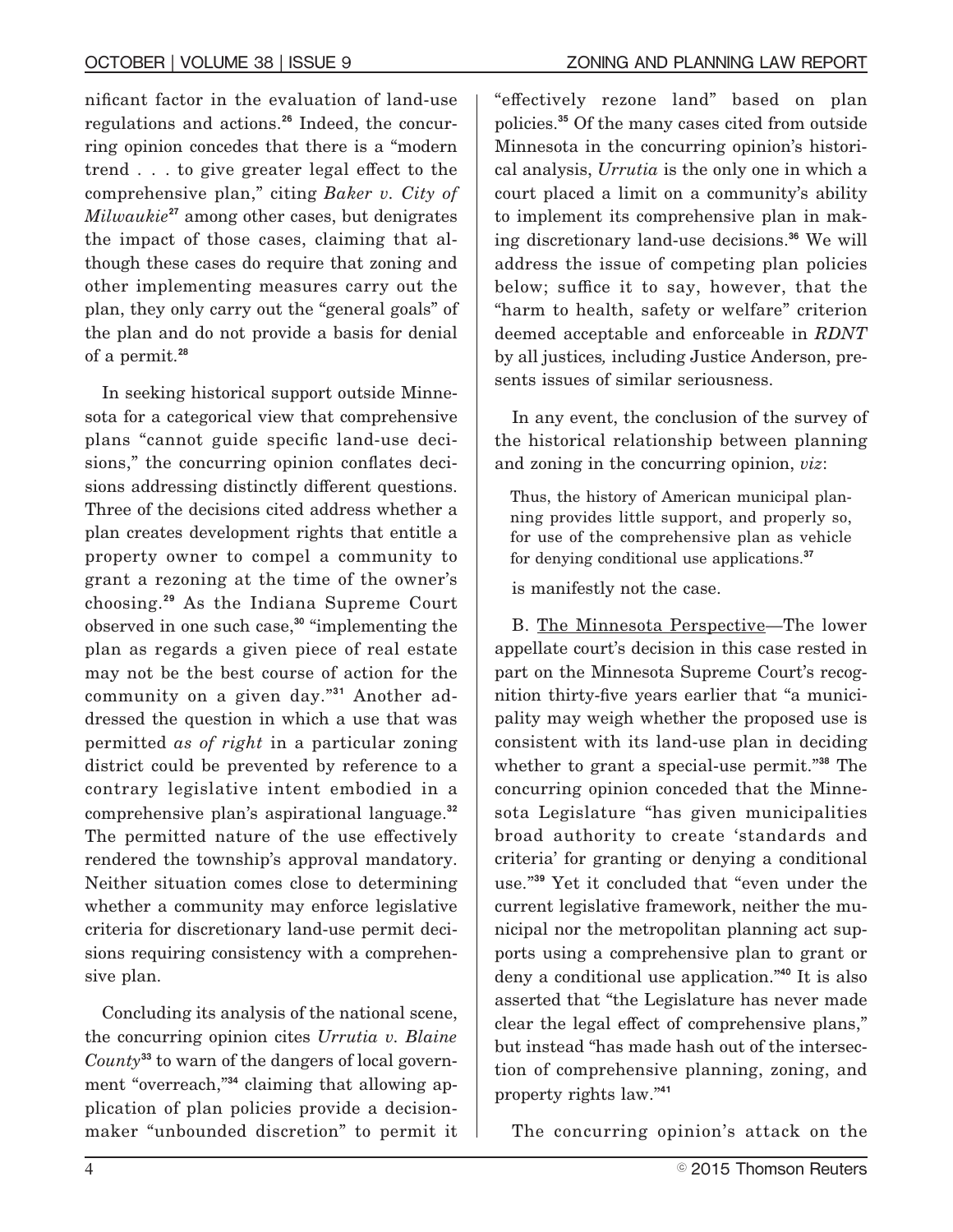legislature and on cities' legislative authority was surprising. Although the parties disputed the way that Bloomington had applied the zoning ordinance's CUP standard requiring applications to be consistent with its comprehensive plan, no party to the case—including the well-represented applicant—questioned whether Bloomington had a statutory duty to adopt official controls that are consistent with its comprehensive plan, or to consider a comprehensive plan in CUP decisions.**<sup>42</sup>**

The concurring opinion's view that the Legislature "has never made clear the effect of comprehensive plans"<sup>43</sup> is difficult to square with the Minnesota Supreme Court's 2006 explanation in *Mendota Golf v. City of Mendota Heights* of "the supremacy of the comprehensive plan vis-à-vis the zoning ordinance."**<sup>44</sup>** In that case, the court explained that

[S]ince 1995, the [Metropolitan Land Planning Act, or MLPA] has provided that the comprehensive plan constitutes the primary land use control for cities and supersedes all other municipal regulations when these regulations are in conflict with the plan. The MLPA further prohibits cities from adopting any official control which is in conflict with its comprehensive plan, including any amendment to the plan.**<sup>45</sup>**

(Although the MLPA does not apply outside of the seven-county Twin Cities Metropolitan Area, the cities in both cases were metro-area cities.) And although Justice G. Barry Anderson concurred and dissented in *Mendota Golf,* he did not dissent from the court's description in that case of the role of the city's comprehensive plan.**<sup>46</sup>**

It is not surprising to see modern courts analyzing questions of land-use authority by taking a fresh look at the actual text of the statutes. However, it is surprising to see a judicial opinion overlook actual statutory text to the degree reflected in the concurring opinion in *RDNT.* That opinion's account of cities' statutory planning authority stated that

a comprehensive plan "may be implemented *only* by adopting zoning ordinances and other regulations that conform with the plan."**<sup>47</sup>** Strikingly, the word "only," and the underlying concept, do not appear in any statement of authority in either of the statutory sections cited.**<sup>48</sup>** To the contrary, the Municipal Planning Act provision cited actually provides that the means by which a planning agency might propose to implement the plan "*include, but are not limited to*" the items that the statute specifies.<sup>49</sup> The section of the MLPA cited imposes a duty to adopt official controls as described in the plan, a prohibition on adopting official controls or fiscal devices "in conflict with" the plan, and a deadline for resolving conflicts between them, without addressing whether and how the *discretion* provided elsewhere in Minnesota's planning acts may be used to further improve the chances that new development occurs in places and in ways that further the plan.**<sup>50</sup>** Minnesota's planning statutes are not perfectly clear on many points, yet at least those applicable to the Metropolitan region in this case provide clearer answers regarding municipalities' authority regarding comprehensive planning than the concurring opinion acknowledges.

# III. The Hobgoblin of Plan Consistency

In addition to opposition to requiring plan consistency, there are other concerns, implicit and explicit, in the concurring opinion warranting a response.

The concurring opinion suggests that the very application of a plan to land-use decisions invites arbitrariness.**<sup>51</sup>** At one point the concurring opinion states:

The effect of relying on comprehensive plans to deny conditional use permits, and to control individual development, is to empower arbitrary and capricious decision-making by cities and to increase the likelihood that developers that enjoy political favor will be successful and those out of favor will not. The traditional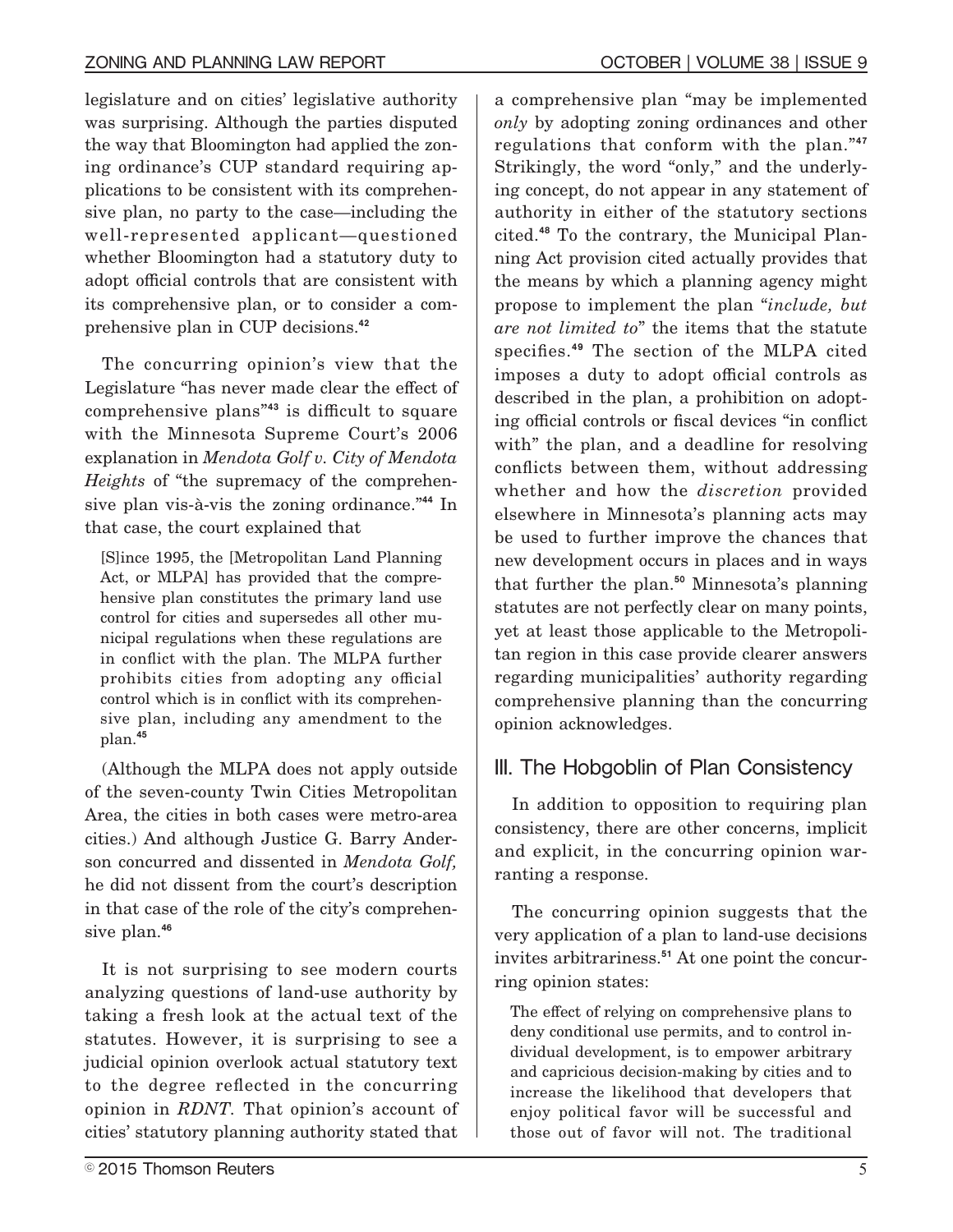deferential standard of review compounds this problem.**<sup>52</sup>**

In support of this view, the concurring opinion reflects concerns that a local government may use "countless reasons" from plan policies to defeat an application.**<sup>53</sup>** Fears over application of more recent typical plan policies to permits appear to be particularly worrisome:

I have no difficulty envisioning a comprehensive plan that, depending on the political or ideological inclinations of the drafters, could include buzzwords such as 'low carbon footprint' or 'environmental sensitivity,' or vague references to the promotion of economic development or any similar formulation. *See, e.g., id.* at 2.1.2.2 (promoting 'sustainable development.').**<sup>54</sup>**

We find this reasoning unconvincing. Minnesota courts, in particular, give property owners a special degree of protection against the enforcement of ambiguous local land-use standards, by employing an approach to their interpretation that generally gives property owners the benefit of ambiguities. Moreover, administrative law, of which planning law is a part, has dealt with these issues for years. For one thing, courts have obligated administrative agencies to set out and apply their policies through rules, use of precedent, and articulated findings. And judicial review, whether under the "arbitrary and capricious" standard or otherwise, has forced local governments to apply zoning-ordinance criteria and factors to individual fact situations without the world coming to an end. Let us look at each of these well-established checks on arbitrariness by public agencies.

1. Minnesota's approach to interpreting local land-use regulations—When zoning laws were first adopted, courts generally viewed such laws with suspicion, because they were in derogation of the common law.**<sup>55</sup>** One such place embodying this suspicion was a canon of interpretation that construed ambiguities in landuse regulations against the government and in

favor of the owner of the property regulated.**<sup>56</sup>** In several states, this canon gave way over time**<sup>57</sup>**—but not in Minnesota. In *Frank's Nursery Sales Inc. v. City of Roseville*, in 1980, the Minnesota Supreme Court adopted a threepart approach to interpreting local land-use regulations that tends to treat zoning regulations like insurance-policy provisions.**<sup>58</sup>** Under the *Frank's Nursery* standard, courts must construe the language of a zoning ordinance according to its plain and ordinary meaning, but where the words are ambiguous, a Minnesota court should "give weight to the interpretation that, while still within the confines of the term, is least restrictive upon the rights of the property owner to use his land as he wishes."**<sup>59</sup>** (The court also must consider the language in light of its underlying policy, but in practice that factor is seldom decisive.). The hypotheticals posed by the concurring opinion all involve, in one way or another, ambiguities in comprehensive plans. Firm application of the *Frank's Nursery* test provides substantial protection against the prospect that denial of an otherwise valid CUP application will be sustained because it conflicted with imprecise language in a plan.

2. Rulemaking—Legislatively adopted criteria for CUP decisions are mandatory in Minnesota and elsewhere.**<sup>60</sup>** By announcing policy in advance through generally applicable rues, most public agencies avoid the charge of *ad hoc* and arbitrary adoption of policy, even if those rules are broadly stated. Standards like "compatibility with the neighborhood,"**<sup>61</sup>** "encouraging the most appropriate use of land,"**<sup>62</sup>** and the like**<sup>63</sup>** are routinely upheld and applied as zoning criteria.**<sup>64</sup>** The rationale is equally applicable to binding plans.**<sup>65</sup>**

3. Administrative Precedent—Similarly, although there is little in the way of a statutory requirement, public agencies may also inspire greater confidence in their decisions by courts and the public by acting consistent with previ-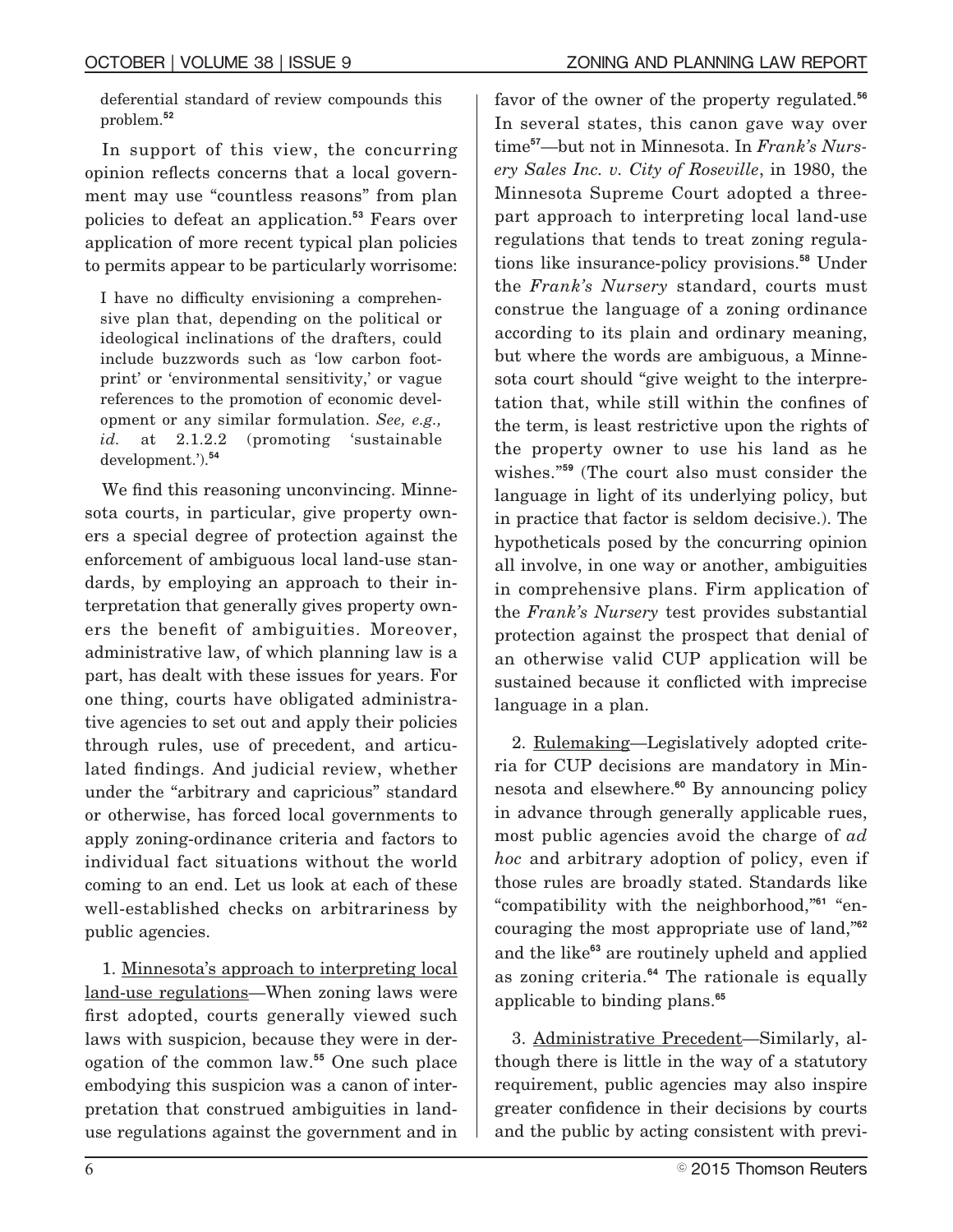ous decisions on an issue, or by explaining the deviation or establishment of a new policy. This may be done through the application of the "arbitrary and capricious" standard or similar standard that favors consistency and reason in decision-making.**<sup>66</sup>**

4. Articulated Findings and Reasoned Decisions—The Minnesota Supreme Court has also prescribed that, in "any zoning matter," the municipal body "must, at a minimum, have the reasons for its decision recorded or reduced to writing and in more than just a conclusory fashion."**<sup>67</sup>** For quasi-judicial land use decisions (including CUP decisions) these expectations often even greater.**<sup>68</sup>** Courts require administrative agencies to articulate the reasons for their decisions by way of findings that articulate the facts found, the policies applied, and the rationale for the decision in terms of the facts and applicable law.**<sup>69</sup>**

5. Competing Standards—For those situations in which a plan contains competing policies, principles of administrative law allow courts to require an administrative agency to enter findings articulating the relative weight given to competing plan policies when reaching the overall conclusion to grant or deny a permit. In the land-use field, the Oregon Court of Appeals recently dealt with this issue in *Columbia Riverkeeper v. Clatsop County***<sup>70</sup>**:

On review, intervenors argue that the case law allows a balancing of approval standards for a land use decision so as to allow approval when most of the standards are met. We conclude that the adopted findings overstate the " balancing" principle that can be used in the construction and application of local land use ordinances. We have held that a locality may need to reconcile facially inconsistent provisions of its land use regulations in making a land use decision. That was the case in *Waker Associates, Inc. v. Clackamas County*, 111 Or. App. 189, 193–94, 826 P2d 20 (1992). There, a county ordinance conditionally allowed golf courses in areas zoned for agricultural uses, subject to a showing of plan consistency. The plan policies both promoted and precluded golf courses. Application of the plan policies that would have precluded golf courses would negate the zoning provision allowing those conditional uses.**<sup>71</sup>**

Indeed, in *RDNT*, all justices specifically upheld a finding under a broad standard of "injury to the neighborhood" and "harm to the public health, safety and welfare."**<sup>72</sup>** One may well ask why it should be fine for a court to allow, without compunction, a city's denial based on such broad standards, while its use of standards and objectives set forth in an existing plan should be viewed with such suspicion.

The principal problem of broad standards is that they allow for a full range of decisionmaking and rationales for the same. This can be checked by the time-honored administrative-law mechanisms discussed above that may be reinforced through statutory expectations.

## IV. The Plan as a "Hedge" against **Arbitrariness**

The concurring opinion's view that permitting consideration of comprehensive plans in CUP decisions will "increase the likelihood that developers that enjoy political favor will be successful and those out of favor will not,"**<sup>73</sup>** is precisely the opposite of the way that the Minnesota Supreme Court has viewed the relationship between comprehensive planning and arbitrary or irrational favoritism. The court's 1984 decision in *Amcon v. City of Eagan* viewed a comprehensive plan as a "hedge" against those risks.**<sup>74</sup>** In *Amcon,* the site's designation in the city's comprehensive plan for "roadside business" was consistent with the use proposed in the applicant's planneddevelopment application, yet it was denied.**<sup>75</sup>** In reversing based in part on the importance of the plan's consistency with the proposed new use in this setting, the supreme court emphasized that "a common objection to zoning flexibility devices is that their administration is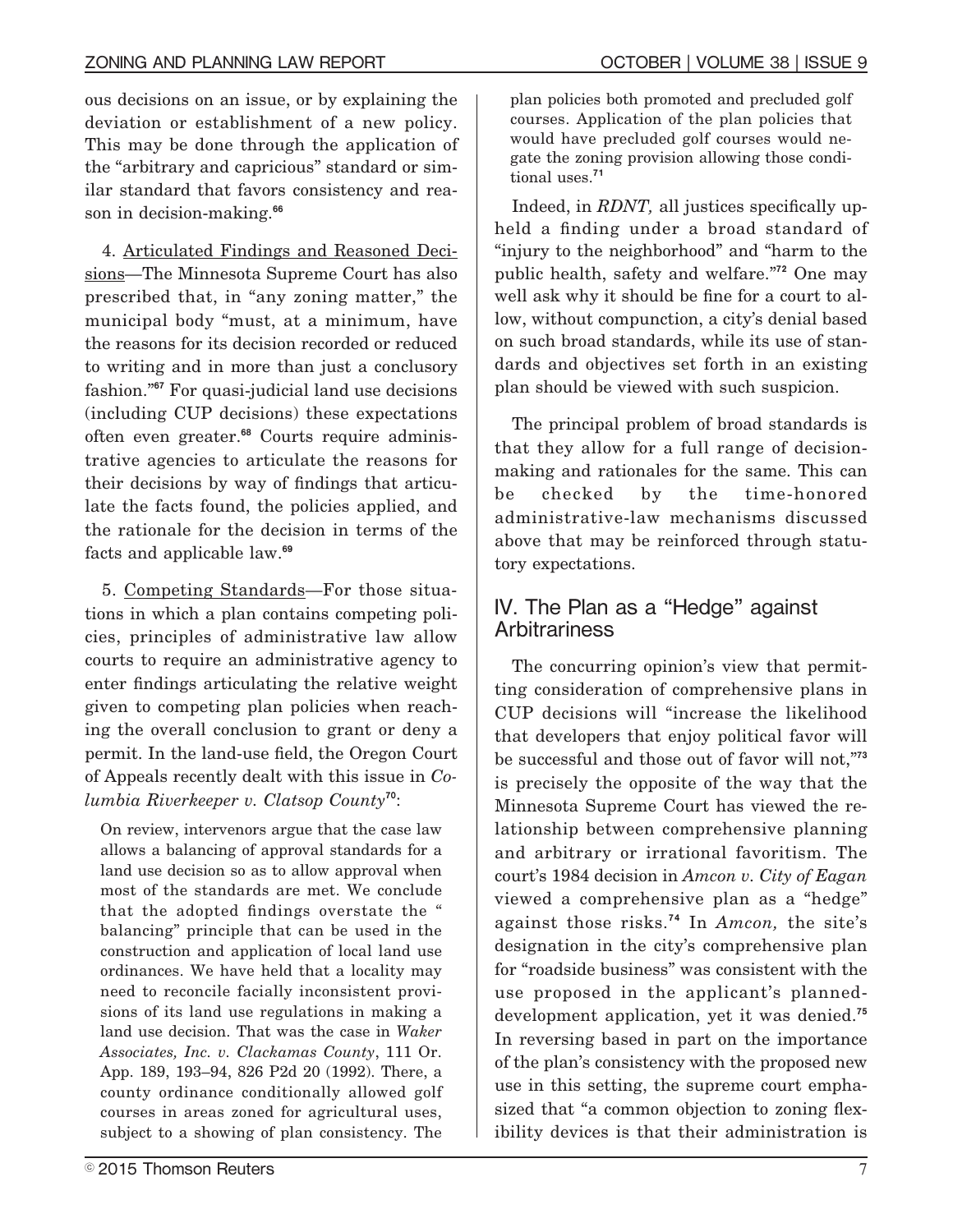subject to so many varied pressures that a curb on their discretionary use is essential."**<sup>76</sup>** Then, quoting from a New York court, it explained that "recent cases have emphasized even more the comprehensive plan aspect as a hedge against 'special interest, irrational *ad hocery*.' <sup>777</sup> The *Amcon* decision also reflects that giving effect to a comprehensive plan is not inherently at odds with property rights (or even the interests of the property owners). Thus, stripping comprehensive plans of most of their legal effect would present problems for applicants, and not simply for opponents or decision makers.

#### V. The Vacuum of Planning if Judges Diminish the Importance of Comprehensive Plans in Day-to-Day Land-Use Decision Making

Because a comprehensive plan is a community's vision of its future,**<sup>78</sup>** it embodies policy judgments, which courts should be especially reluctant to override.**<sup>79</sup>** If cities and counties effectively lose the authority to base landuse decisions on whether the proposed use is consistent with a comprehensive plan, or if courts override local governments' reconciliation of competing policy objectives in the plan, it may have the practical effect of substituting the court's own value judgments for those of the community's elected representatives. That is because a failure to defer will create a vacuum that will be filled by the judges' own premises and assumptions about the kinds of places that would be appropriate for certain developments.

Judges are in a relatively poorer position to recognize the best vision for a community's future—particularly because that a judge may have little or no connection to that community. For example, the justices of the Minnesota Supreme Court—each elected on a statewide basis—live disproportionately in urban and suburban areas. (Indeed, at the time that the Court ruled in the *RDNT* case, only one justice—Justice G. Barry Anderson, author of the concurring opinion—lived outside the state's most urban counties.) To those who live in urban and suburban areas, the perspective of whether a particular spot in a rural area is a fine place for loud or foul activities may lack the sensitivities of those who actually have to live near such uses, or who aspire to have their community transcend uses that serve densely populated areas where they would not be welcome.

# IV. Conclusion

The application of comprehensive plans to discretionary regulatory decisions of local government is neither novel nor unfair. Moreover, the requirement of stating and correctly applying land-use policy as part of a comprehensive plan appropriately lays the responsibility for these political responsibilities at the feet of locally elected officials and properly assigns courts to their roles of review of local decisions under established administrative-law principles. Vague constitutional incantations about property rights should not obscure the protective role that longstanding elements of land-use regulation—including the plan—have served.

#### **ENDNOTES:**

**\*** B.A., University of Iowa, 1983; J.D., University of Michigan, 1986.

**\*\***. B.A., St. John's University (N.Y.), 1966; J.D., Willamette University, 1969; M.A. (History), Portland State University, 1973; Urban Studies Certificate, Portland State University, 1974; M.A. (Political Thought), University of Durham, 1998; Diploma in Law, University College (Oxford), 1984; LL.M., University College (London), 1978.

**<sup>1</sup>** RDNT, LLC v. City of Bloomington, 2014 WL 30382 (Minn. Ct. App. 2014), review granted,  $(Mar. 18, 2014)$  and aff'd,  $861$  N.W.2d 71 (Minn. 2015).

**2** RDNT, No. A13-0310, 2014 WL 30382, at \*2-3.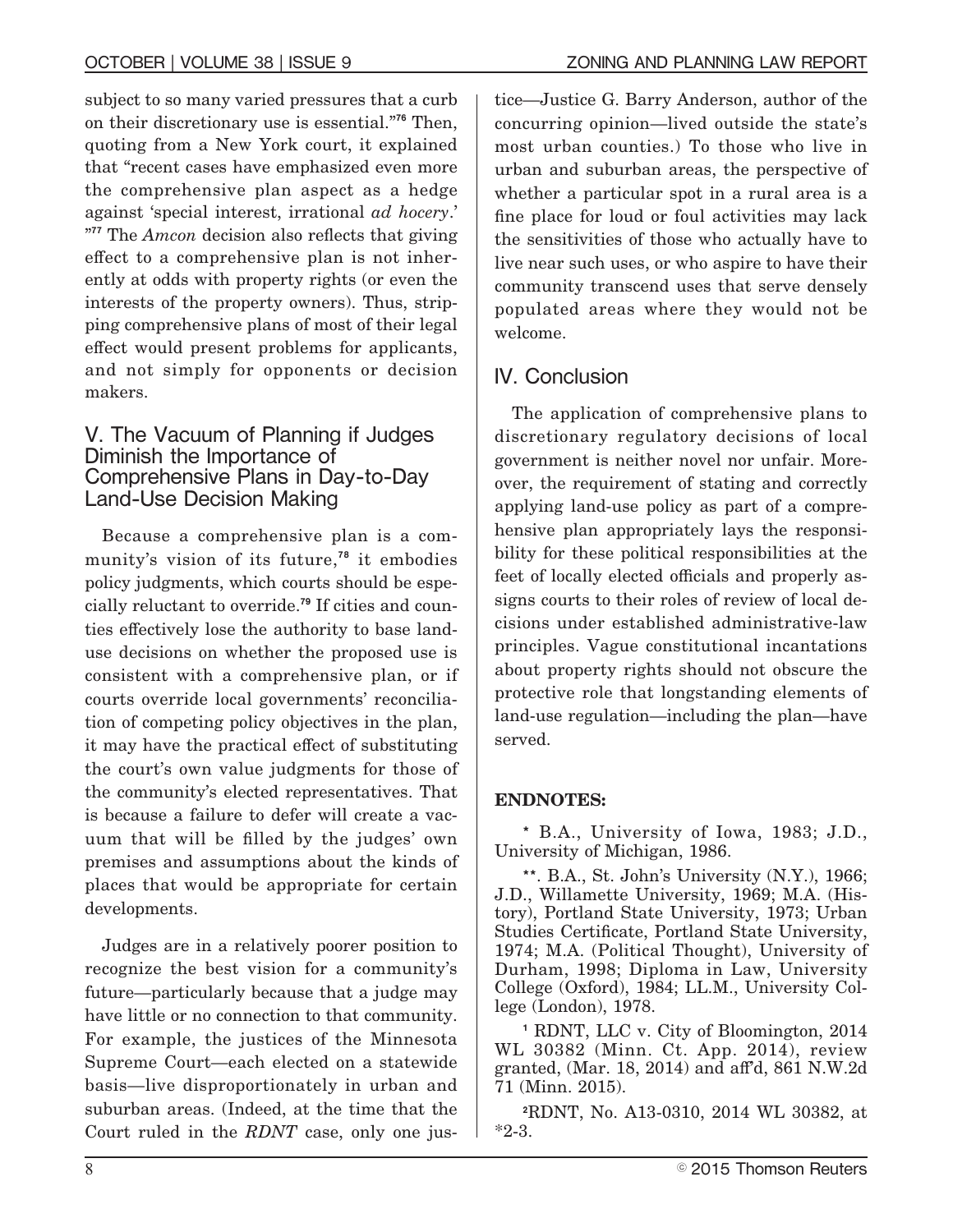**3** RDNT, 861 N.W.2d at 74.

**4** RDNT, No. A13-0310, 2014 WL 30382, at \*1.

**<sup>5</sup>** RDNT, 861 N.W.2d at 75 n.3.

**6** RDNT, 861 N.W.2d at 79-88 (Anderson, J., concurring).

**<sup>7</sup>**RDNT, 861 N.W.2d at 86 (Anderson, J., concurring).

**8** Minn. Stat. § 462.3595, subd. 1.

**<sup>9</sup>**Bloomington, Minn., City Code  $§ 21.501.04(e)(1).$ 

**<sup>10</sup>**RDNT, No. A13-0310, 2014 WL 30382, at \*2.

**<sup>11</sup>**Bloomington, Minn., City Code  $§ 21.501.04(e)(5).$ 

**<sup>12</sup>**RDNT, 861 N.W.2d at 80 (Anderson, J., concurring).

**<sup>13</sup>**RDNT, 861 N.W.2d at 80 (Anderson, J., concurring).

**14**United States Dep't of Commerce, Standard State Zoning Enabling Act (1926), https:// www.planning.org/growingsmart/pdf/SZEnabli ngAct1926.pdf.

**15**United States Dep't of Commerce, Standard State Zoning Enabling Act § 3 (1926); see Charles M. Harr, In Accordance with a Comprehensive Plan, 68 Harv. L. Rev. 1154, 1156 n.9 (1955).

**16**United States Dep't of Commerce, Standard City Planning Enabling Act (1928).

**<sup>17</sup>**R. Knack, S. Meck & I. Stollman, Commentary: The Real Story behind the Standard Planning and Zoning Acts of the 1920s, Land Use Law and Zoning Digest, at 8 (Feb. 1996), puts the number at 30 by 1930. In S. Meck, Planning and Urban Design Standards at 589 (American Planning Association 2006), it is said that all 50 states adopted some version of the Standard Zoning Enabling Act, but it is noted that the Standard City Planning Enabling Act was less popular.

**18**In 1916, several years before the Standard Acts, the New York Legislature amended the New York City Charter to allow for zoning. New York Laws, 1914, Ch. 470; *see* New York General City Law sec. 20(25); New York Secretary of State, Zoning and the Comprehensive Plan (2011), http://www.dos.ny.gov/lg/publ ications/Zoning—and—the—Comprehensiv

e—Plan.pdf. In 1919, Oregon followed the New York enabling legislation as its own, where it remained largely unchanged until 1975. 1919 Or. Laws 539 (1919).

**<sup>19</sup>**RDNT, 861 N.W.2d at 80 (Anderson, J., concurring).

**<sup>20</sup>**Moreover, the authors of the standard zoning-enabling acts did not conceive of the concept of zoning according to a comprehensive plan; they simply adopted it from states where it was already in place. As the California Supreme Court had already observed: "Zoning in its best sense looks, not only backward to protect districts already established, but forward to aid in the development of new districts according to a comprehensive plan having as its basis the welfare of the city as a whole." Zahn v. Board of Public Works of City of Los Angeles, 195 Cal. 497, 513, 234 P. 388, 395 (1925), aff'd, 274 U.S. 325, 47 S. Ct. 594, 71 L. Ed. 1074 (1927).

**<sup>21</sup>**Charles M. Harr, In Accordance with a Comprehensive Plan, 68 Harv. L. Rev. 1154, 1157 (1955) (observing, in 1955, that "[f]or the most part, however, zoning has preceded planning in the communities which now provide for the latter activity, and indeed, nearly one half the cities with comprehensive zoning ordinances have not adopted master plans at all").

**<sup>22</sup>**See Edward Sullivan & Laurence Kressel, Twenty Years After—Renewed Significance of the Comprehensive Plan Requirement, 9 Urban Law Annual 33, 36, n.15 (1975).

**<sup>23</sup>**In an oft-cited case, Gangemi v. Berry, 25 N.J. 1, 134 A.2d 1 (1957), the New Jersey Supreme Court opined:

The comprehensive plan embraced by an original zoning ordinance is of course mutable. If events should prove that the plan did not fully or correctly meet or anticipate the needs of the total community, amendments may be made . . . and if the ordinance as thus amended reveals a comprehensive plan, it is of no moment that the new plan so revealed differs from the original one.

**<sup>24</sup>**One of the authors of this response has been involved in annual reports on the status of the comprehensive plan in land-use law. These reports conclude that both the legislatures and appellate courts now accord an increasing role to the comprehensive plan, so that while there are still states that follow the Kozesnik view, more states consider the plan as a factor (and some states view the plan as the dispositive factor) with regard to land-use regulations or actions. See, e.g., Recent Devel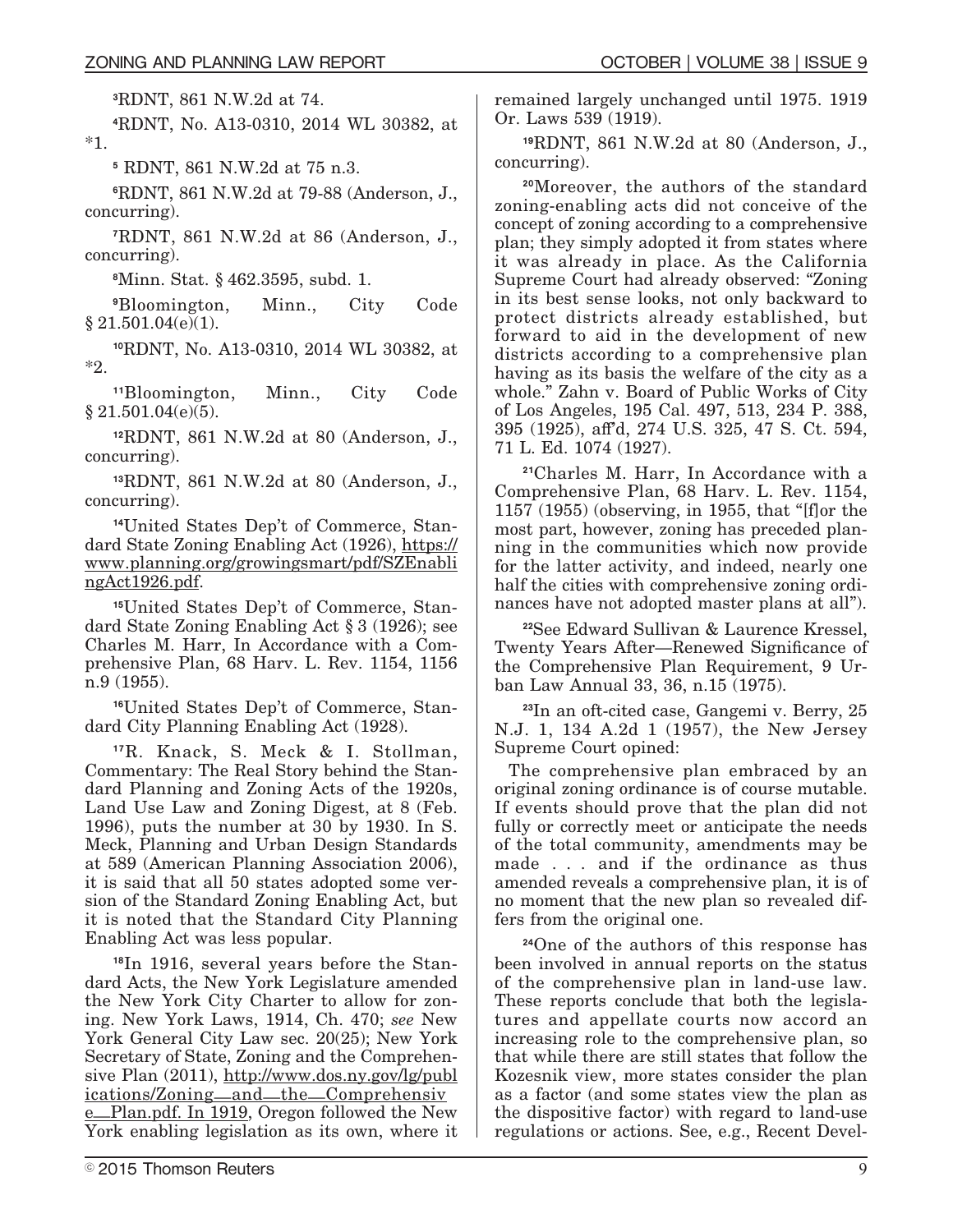opments in Comprehensive Planning, 45 Urban Lawyer 727 (2013).

**<sup>25</sup>**RDNT, 861 N.W.2d at 80 (Anderson, J., concurring).

**<sup>26</sup>**Charles M. Harr, In Accordance with a Comprehensive Plan, 68 Harv. L. Rev. 1154 (1955).

**<sup>27</sup>**Baker v. City of Milwaukie, 271 Or. 500, 533 P.2d 772 (1975) (rejected by, West Hill Citizens for Controlled Development Density v. King County Council, 29 Wash. App. 168, 627 P.2d 1002 (Div. 1 1981)).

**<sup>28</sup>**The concurring opinion in RDNT notes that Baker required strict conformity of zoning with planning, but then follows that authority with a 1968 Washington case, Shelton v. City of Bellevue, 73 Wash. 2d 28, 435 P.2d 949 (1968), that follows the Kozesnik view that plans are unnecessary, and other cases to the same effect. See RDNT, 861 N.W.2d at 80-81 (Anderson, J., concurring). These older cases do contain statements supporting this view but which are at odds with more recent statutory and judicial views of the role of the plan. For example, Washington has completely revamped its land-use enabling legislation since the Shelton decision. The other case cited, Forks Tp. Bd. of Sup'rs v. George Calantoni & Sons, Inc., 6 Pa. Commw. 521, 297 A.2d 164, 166-67 (1972), gives no credence to the plan in the face of a zoning regulation. A more recent case, Lyons v. Zoning Hearing Bd. of Borough of Sewickley, 108 A.3d 202 (Pa. Commw. Ct. 2015), for text, see, 2015 WL 5123636 (Pa. Commw. Ct. 2015), appears to take a very different view of the role of the plan. Thus, the presentation of opposing authority is neither clear, nor fair.

**<sup>29</sup>**See City of Gainesville v. Cone, 365 So. 2d 737, 739 (Fla. 1st DCA 1978) (rejecting property owner's claim that adoption of a landuse plan created a vested right to approval of a rezoning request); Borsuk v. Town of St. John, 820 N.E.2d 118, 121-122 (Ind. 2005) (reversing intermediate appellate court's determination that property owner was entitled to compel approval of a rezoning consistent with a comprehensive plan absent a compelling reason to deny it); Iverson v. Zoning Bd. of Howard County, 22 Md. App. 265, 322 A.2d  $569, 571$  (1974) (affirming denial of a rezoning request challenged by reference to the consistency of the proposed new use to a master plan). Moreover, in Iverson, the court described the effect of a planning commission's master

plan, which it contrasted with a duly adopted comprehensive plan duly adopted by a city council.

**<sup>30</sup>**Borsuk v. Town of St. John, 820 N.E.2d 118, 121-22 (Ind. 2005).

**<sup>31</sup>**Borsuk, 820 N.E.2d at 121.

**<sup>32</sup>**Forks Twp. Bd. of Sup'rs, 297 A.2d at 166–67 (rejecting a township's argument that, despite a zoning ordinance's inclusion of residential use as permitted in the relevant commercial zoning district, the planned unit development application for a residential use was improper because the comprehensive plan reflected an intention to locate residential uses in residential zones). Similarly, City of Louisville v. Board of Ed. of Louisville, 343 S.W.2d 394, 395 (Ky. 1961), and Platt v. City of New York, 276 A.D. 873, 93 N.Y.S.2d 738, 739 (2d Dep't 1949), involved denials of building permits for a use that was neither a prohibited nor conditional use.

**<sup>33</sup>**Urrutia v. Blaine County, 134 Idaho 353, 2 P.3d 738 (2000).

**<sup>34</sup>**RDNT, 861 N.W.2d at 80 (Anderson, J., concurring).

**<sup>35</sup>**Urrutia, 2 P.3d at 743-44, *cited in RDNT*, 861 N.W.2d at 81 (Anderson, J., concurring).

**<sup>36</sup>**See Notes ——— and —————, supra. The federal district court's decision in Metropolitan Housing Development Corp. v. Village of Arlington Heights, 469 F. Supp. 836, 867 (N.D. Ill. 1979), judgment aff'd, 616 F.2d 1006 (7th Cir. 1980), involved the application of heightened scrutiny as part of a Fair Housing Act disparate-impact analysis.

**<sup>37</sup>**RDNT, 861 N.W.2d at 82 (Anderson, J., concurring).

**<sup>38</sup>**Barton Contracting Co., Inc. v. City of Afton, 268 N.W.2d 712, 717 (Minn. 1978).

**<sup>39</sup>**RDNT, 861 N.W.2d at 84 (Anderson, J., concurring) (citing Minn. Stat. § 462.3595, subd. 1).

**<sup>40</sup>**RDNT, 861 N.W.2d at 84 (Anderson, J., concurring).

**<sup>41</sup>**RDNT, 861 N.W.2d at 82 (Anderson, J., concurring).

**42**In its reply brief to the Minnesota Supreme Court, the applicant denied it was arguing "that the Comprehensive Plan can never be considered in CUP determinations," explaining that "a comprehensive plan may be considered in the determination of a CUP, but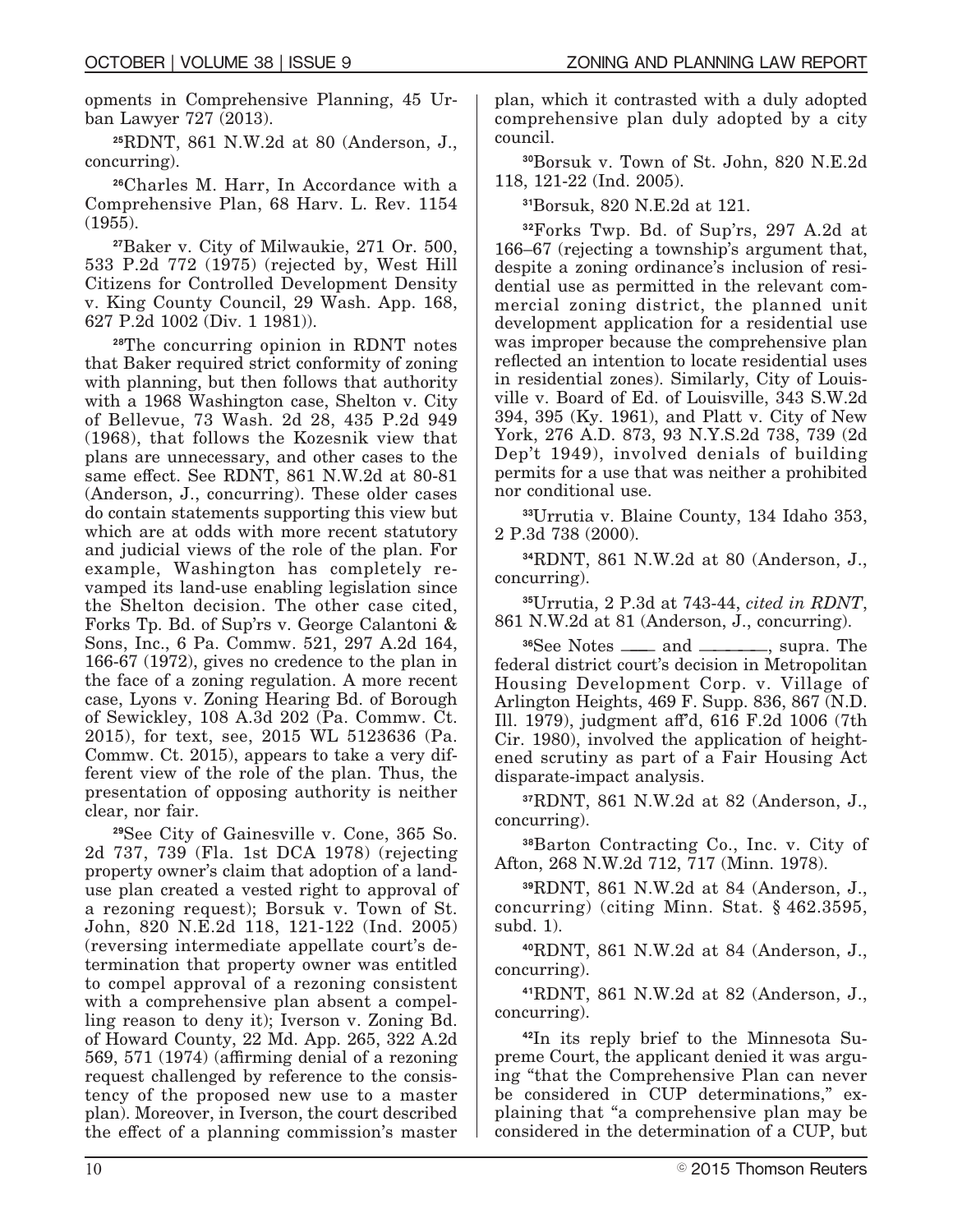the provisions relied upon must relate to the land at issue or be enacted by official controls." Appellant's Reply Brief and Addendum at 2.

**<sup>43</sup>**RDNT, 861 N.W.2d at 82 (Anderson, J., concurring).

**<sup>44</sup>**Mendota Golf, LLP v. City of Mendota Heights, 708 N.W.2d 162, 175 (Minn. 2006).

**45**Mendota Golf, 708 N.W.2d at 175 (quotations and citations omitted).

**<sup>46</sup>**Instead, in Mendota Golf, Justice G. Barry Anderson dissented "from that portion of the majority opinion that holds that the City of Mendota Heights had a 'rational basis' for the city's denial of Mendota Golf's application for an amendment to the city's comprehensive plan." *Mendota Golf*, 708 N.W.2d at 183

**<sup>47</sup>** RDNT, 861 N.W.2d at 84 (Anderson, J., concurring).

**<sup>48</sup>**See Minn. Stat. §§ 473.865, 462.356, subd. 1.

**<sup>49</sup>**Minn. Stat. § 462.356, subd. 1 (emphasis added).

**<sup>50</sup>**Minn. Stat. § 473.865.

<sup>51</sup>Although it is not specified directly, the concurring opinion RDNT, LLC v. City of Bloomington, 861 N.W.2d 71, 80 (Minn. 2015) suggests that Respondent City of Bloomington has advanced an alarming argument which has "constitutional implications," but the specific constitutional right "implicated" is never named.

**<sup>52</sup>**RDNT, 861 N.W.2d at 86 (Anderson, J., concurring) (footnote omitted).

**<sup>53</sup>**RDNT, 861 N.W.2d at 87 (Anderson, J., concurring).

**<sup>54</sup>**These concerns over more recent planning and policy views are consistent with a comment at the end of the concurring opinion to the effect that zoning is constitutional "for good" or ill." RDNT, 861 N.W.2d at 88 (Anderson, J., concurring).

**<sup>55</sup>**"Even though in case of necessity such [zoning] laws are properly within the exercise of the police power, the whole and each and every of the parts must be given a strict construction since they are in derogation of common-law rights." 440 East 102nd Street Corporation v. Murdock, 285 N.Y. 298, 34 N.E.2d 329, 331 (1941).

**<sup>56</sup>**440 E. 102nd St. Corp., 34 N.E.2d at 331.

**<sup>57</sup>**"In a number of jurisdictions, including

New Jersey, South Dakota, Oregon, Washington, Wisconsin, and the District of Columbia, court decisions demonstrate a tendency toward liberal construction of zoning ordinances in favor of a municipality." Rathkopf's The Law of Zoning and Planning § 5:16 at 5-38 (2010 ed. (footnotes omitted).

**<sup>58</sup>**Frank's Nursery Sales, Inc. v. City of Roseville, 295 N.W.2d 604 (Minn. 1980).

**<sup>59</sup>**Frank's Nursery, 295 N.W.2d at 608-09.

**<sup>60</sup>**See Minn. Stat. §§ 462.3595 (cities), § 394.301 (counties).

**<sup>61</sup>**Anderson v. Peden, 30 Or. App. 1063, 569 P.2d 633, 640 (1977), judgment aff'd, 284 Or. 313, 587 P.2d 59 (1978) ("compatibility with the established neighborhood" standard is valid).

**<sup>62</sup>**Anderson, 569 P.2d at, 640.

<sup>63</sup>Novi v. City of Pacifica, 169 Cal. App. 3d 678, 681, 215 Cal. Rptr. 439, 440 (1st Dist. 1985) ("injurious or detrimental to property and improvements in the neighborhood or to the general welfare of the city" standard is valid).

**<sup>64</sup>**Chandler v. Kroiss, 291 Minn. 196, 206, 190 N.W.2d 472, 478 (1971) ("Plaintiff also claims that [the village's special-use-permit] ordinances are unconstitutional because they are too uncertain, imprecise, and vague. That claim is without compelling merit."). The special-use-permit criteria upheld in Chandler required the city council to consider "the advice and recommendations of the Planning Commission and the effect of the proposed use upon the health, safety, morals, general welfare of occupants of surrounding lands, existing and anticipated traffic conditions, including parking facilities on adjacent streets and land, and the effect on the values of property and scenic views in the surrounding area, and the effect of the proposed use on the comprehensive municipal plan." 291 Minn. at 198, 190 N.W.2d at 474.

**<sup>65</sup>**In his Administrative Law Treatise, sec. 6.8 (2015 supp.), Richard Pierce sets out several reasons for rulemaking:

• Higher quality standards resulting from formal rulemaking proceedings

- Enhanced political accountability
- $\bullet$  Efficiency advantages

E Avoidance of evidentiary hearings on legislative facts

• Avoidance of duplicate hearings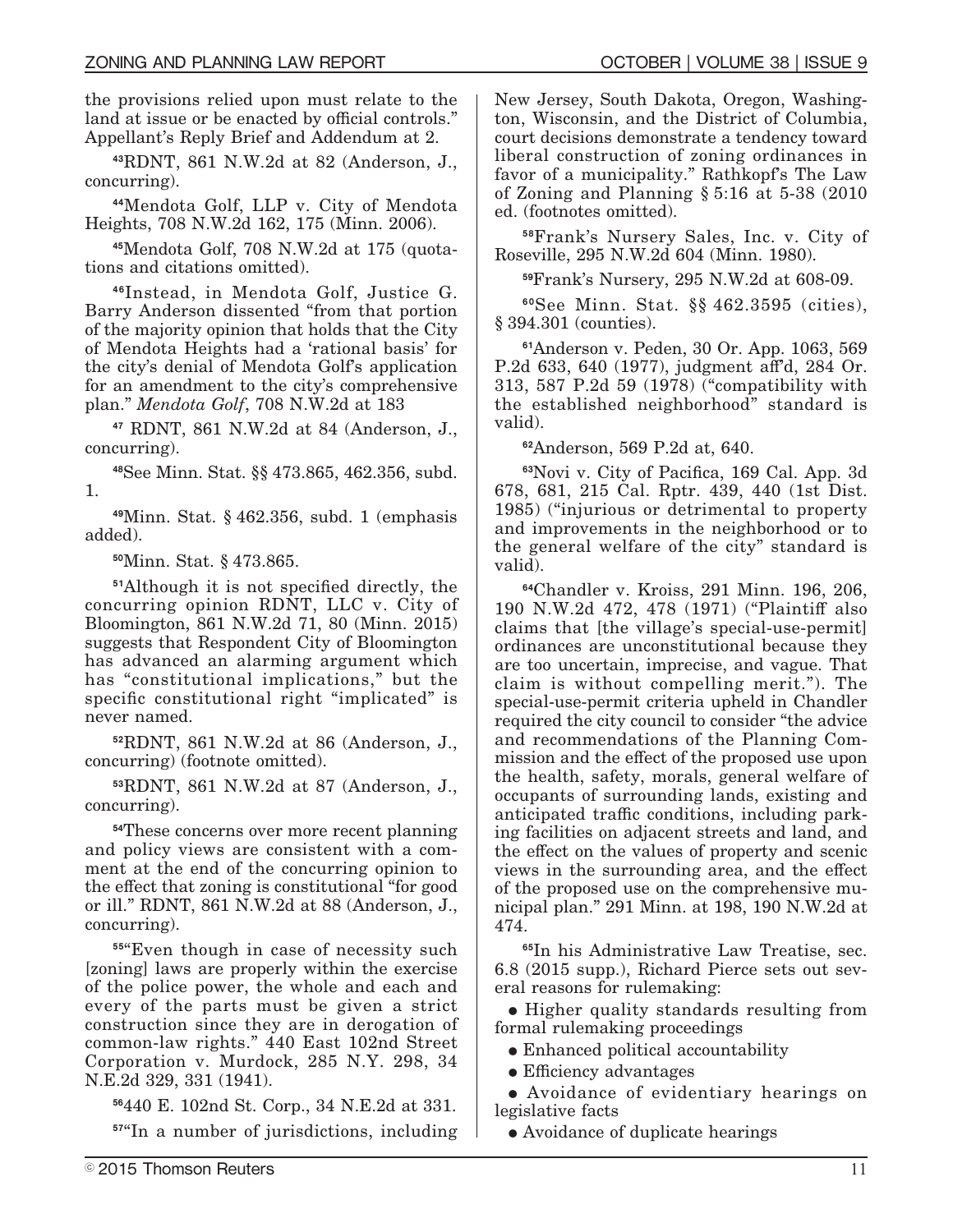• Greater facility of enforcement

E Greater appearance of fairness and broader public participation

• Superior notice

• Reduction of discretion and enhancement of interdecisional consistency

**<sup>66</sup>**In section 11.5 of his Administrative Law Treatise (2015 supp.), Richard Pierce observes:

Over the centuries, the main method the courts have used for protection against excessive judicial discretion has been to build bodies of case law to guide decisions in individual cases. That is a good method, as good for the future as for the past, and almost as good for agencies as for courts. The needed elements are (1) reasoned opinions, (2) accessibility of prior decisions, both to the tribunal and to parties, and (3) treating precedents as binding unless they are overruled.

In Holland v. City of Cannon Beach, 154 Or. App. 450, 962 P.2d 701 (1998), the court of appeals said, in reaching its decision:

We do not categorically foreclose the possibility that, as LUBA concluded, there may be circumstances under which a city governing body may appropriately change a previous interpretation as to whether a particular provision is an approval standard during its proceedings on a particular application. However, no such circumstance was shown to be present here. The only explanation in the city council's present order for its departure from the Chapman Point interpretation is that it had also departed from that interpretation in denying petitioner's intervening partition application. We accept, at least as an abstract proposition, the premise that a local government may "correct" its earlier interpretations of its legislation. However, where ORS 227.178(3) applies, its emphasis is on consistency, not correctness.

The statute referred to in the court's decision was OR. REV. STATS. 227.173(1), discussed below, which prohibited changing the approval standards from those that existed when the application was filed.

**<sup>67</sup>**Honn v. City of Coon Rapids, 313 N.W.2d 409, 416 (Minn. 1981).

**<sup>68</sup>**See, e.g., City of Barnum v. Carlton County, 386 N.W.2d 770, 775 (Minn. Ct. App. 1986) ; Kennecott Exploration Co. v. Aitkin Cnty. Planning Comm'n, No. A06-1078, 2007 WL 1894152, at \*4 (Minn. Ct. App. July 3,  $2007)$  .

**<sup>69</sup>**Indeed, Oregon requires such a process

forcities. OR. REV. STATS. 227.173(1):

(1) Approval or denial of a discretionary permit application shall be based on standards and criteria, which shall be set forth in the development ordinance and which shall relate approval or denial of a discretionary permit application to the development ordinance and to the comprehensive plan for the area in which the development would occur and to the development ordinance and comprehensive plan for the city as a whole.

*See also* OR. REV. STATS. 215.416(8)(a), (9), applicable to Oregon counties.

**<sup>70</sup>**Columbia Riverkeeper v. Clatsop County, 238 Or. App. 439, 243 P.3d 82 (2010).

**<sup>71</sup>**The Court added, however:

We held that a balancing of those plan policies was "necessary in county actions on conditional use applications":

"It follows that county decision-makers will often be confronted with situations, like this one, where a use is compatible with some of the goals and incompatible with others. It is not possible to approve or disapprove a use in those situations without engaging in a balancing exercise. Although the effect on and consistency of a proposed use with each of the goals must be considered, the weight to be given a goal and the magnitude of the effects that particular proposed uses will have on the values that different goals protect will inevitably vary from case to case.

Id. at 194, 826 P2d 20.

A county, however, is not free to disregard a standard that precludes approval of a land use application merely because other standards favor, but do not compel, its allowance. In that case, it is " possible to approve or disapprove a use \* \* \* without engaging in a balancing exercise." It is only when the standards themselves are incompatible in operation-by requiring both approval and disapproval of any generic application-that an overarching reconciliation of clashing standards is necessary. Intervenors do not argue, and the county did not find, that *all* industrial development of the Bradwood area would be precluded by application of the protection policies. In this case, the plan policies that generally support industrial development of the Bradwood area or that work to minimize environmental impacts of development in general are not facially inconsistent with policies that protect traditional fishing areas and wildlife habitats from particular developmental impacts. As such, the poli